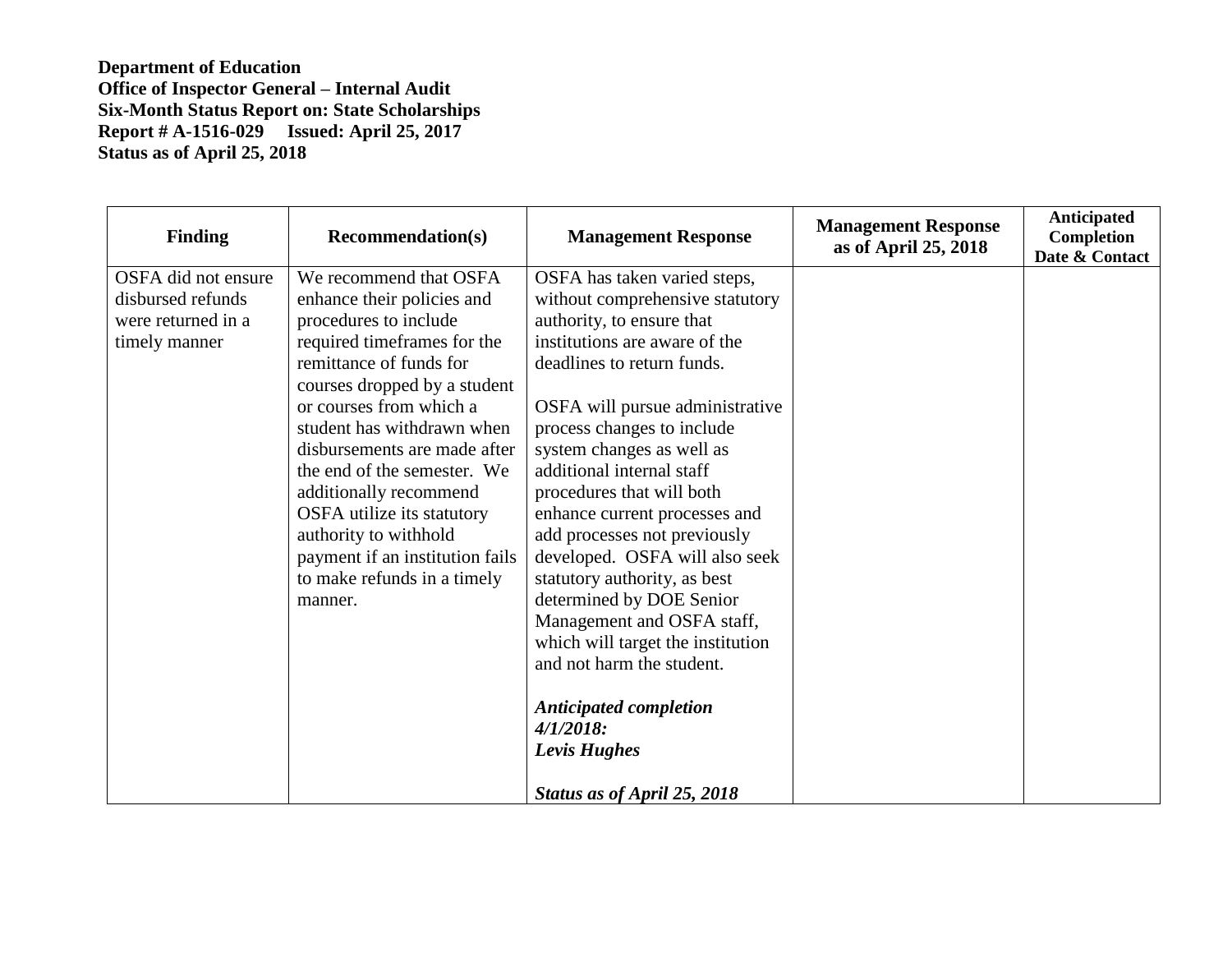| <b>Finding</b> | <b>Recommendation(s)</b> | <b>Management Response</b>                                                                                                                                                                                                                                                                                                                                                                                                                                                                                                                           | <b>Management Response</b><br>as of April 25, 2018 | Anticipated<br><b>Completion</b><br>Date & Contact |
|----------------|--------------------------|------------------------------------------------------------------------------------------------------------------------------------------------------------------------------------------------------------------------------------------------------------------------------------------------------------------------------------------------------------------------------------------------------------------------------------------------------------------------------------------------------------------------------------------------------|----------------------------------------------------|----------------------------------------------------|
|                |                          | Presented at the May 2017<br>FASFAA Conference and<br>discussed reporting deadlines,<br>purpose of courtesy reminders,<br>new consequences for failing to<br>make deadlines, and reviewed<br>the reconciliation process.<br>Completed<br>Put a new trigger letter into<br>production that will be sent out<br>to institutions 10 days prior to<br>their 30 day deadline to send in<br>funds related to drop/withdrawn<br>hours.<br>Completed<br>In memos (FRAG, ABLE,<br>FSAG), institutions were<br>reminded of their deadlines to<br>return funds. |                                                    |                                                    |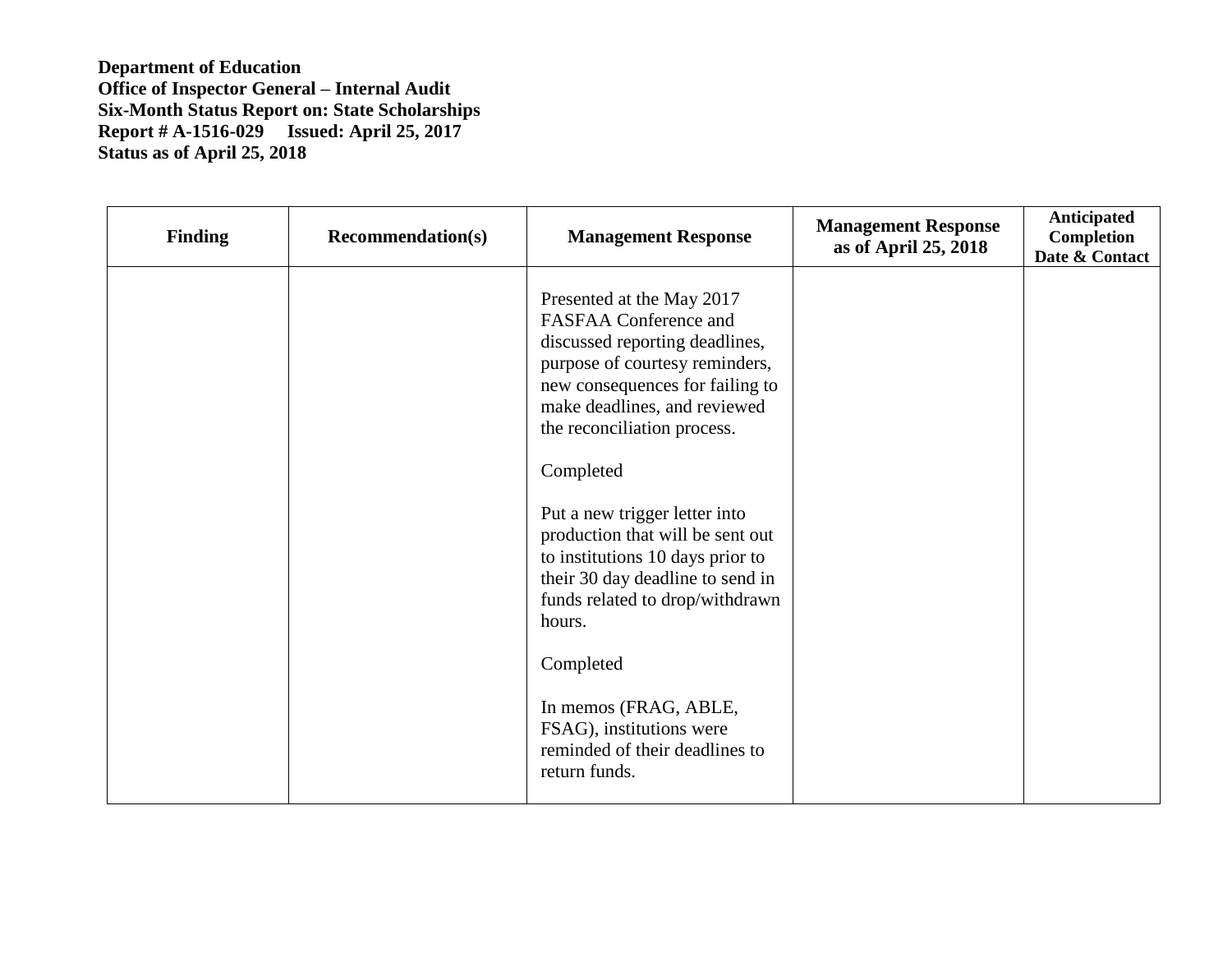| <b>Finding</b> | <b>Recommendation(s)</b> | <b>Management Response</b>                                                                                                                                                                              | <b>Management Response</b><br>as of April 25, 2018 | Anticipated<br><b>Completion</b><br>Date & Contact |
|----------------|--------------------------|---------------------------------------------------------------------------------------------------------------------------------------------------------------------------------------------------------|----------------------------------------------------|----------------------------------------------------|
|                |                          | Completed                                                                                                                                                                                               |                                                    |                                                    |
|                |                          | In memos (FRAG), for<br>administration of 2017-18<br>funds, inserted language about<br>providing future funds on a<br>reimbursement basis if failed to<br>return funds within their 60 day<br>deadline. |                                                    |                                                    |
|                |                          | Completed                                                                                                                                                                                               |                                                    |                                                    |
|                |                          | Drafted proposed statutory<br>language changes outlining<br>consequences for failing to<br>return funds timely.                                                                                         |                                                    |                                                    |
|                |                          | In process, April, 2018                                                                                                                                                                                 |                                                    |                                                    |
|                |                          | OSFA is in the process of<br>updating the State Scholarship<br>& Grant Programs Policy<br>Manual.                                                                                                       |                                                    |                                                    |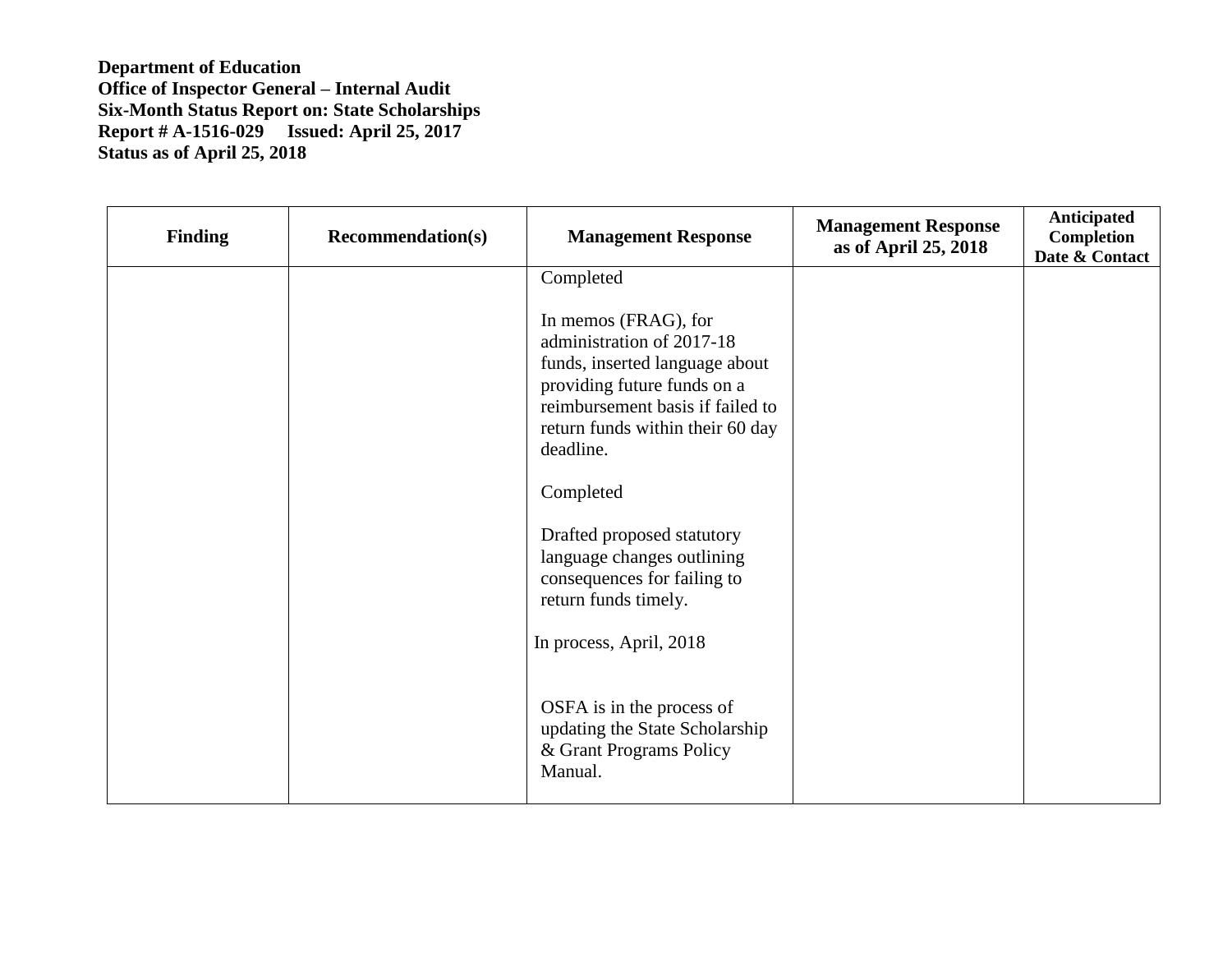| <b>Finding</b>                                                                      | <b>Recommendation(s)</b>                                                                                                                                                                             | <b>Management Response</b>                                                                                                                                                                                                                                                                               | <b>Management Response</b><br>as of April 25, 2018 | Anticipated<br>Completion<br>Date & Contact |
|-------------------------------------------------------------------------------------|------------------------------------------------------------------------------------------------------------------------------------------------------------------------------------------------------|----------------------------------------------------------------------------------------------------------------------------------------------------------------------------------------------------------------------------------------------------------------------------------------------------------|----------------------------------------------------|---------------------------------------------|
|                                                                                     |                                                                                                                                                                                                      | Policy Manual Updates -<br>November 30, 2017                                                                                                                                                                                                                                                             |                                                    |                                             |
|                                                                                     |                                                                                                                                                                                                      | OSFA is in the process of<br>reviewing what changes need to<br>occur in SSFAD to best assist<br>institutions in meeting their<br>reconciliation deadlines.<br>SSFAD changes $-$ July 1, 2018<br>(changes would be incorporated<br>as the system is converted from<br>Classic ASP to .NET<br>environment) |                                                    |                                             |
| OSFA did not ensure<br>undisbursed advances<br>were returned in a<br>timely manner. | We recommend that OSFA<br>enhance their policies and<br>procedures to include<br>required timeframes for the<br>remittance of funds for<br>undisbursed advances when<br>disbursements are made after | OSFA has taken varied steps,<br>without comprehensive statutory<br>authority, to ensure that<br>institutions are aware of the<br>deadlines to return funds.                                                                                                                                              |                                                    |                                             |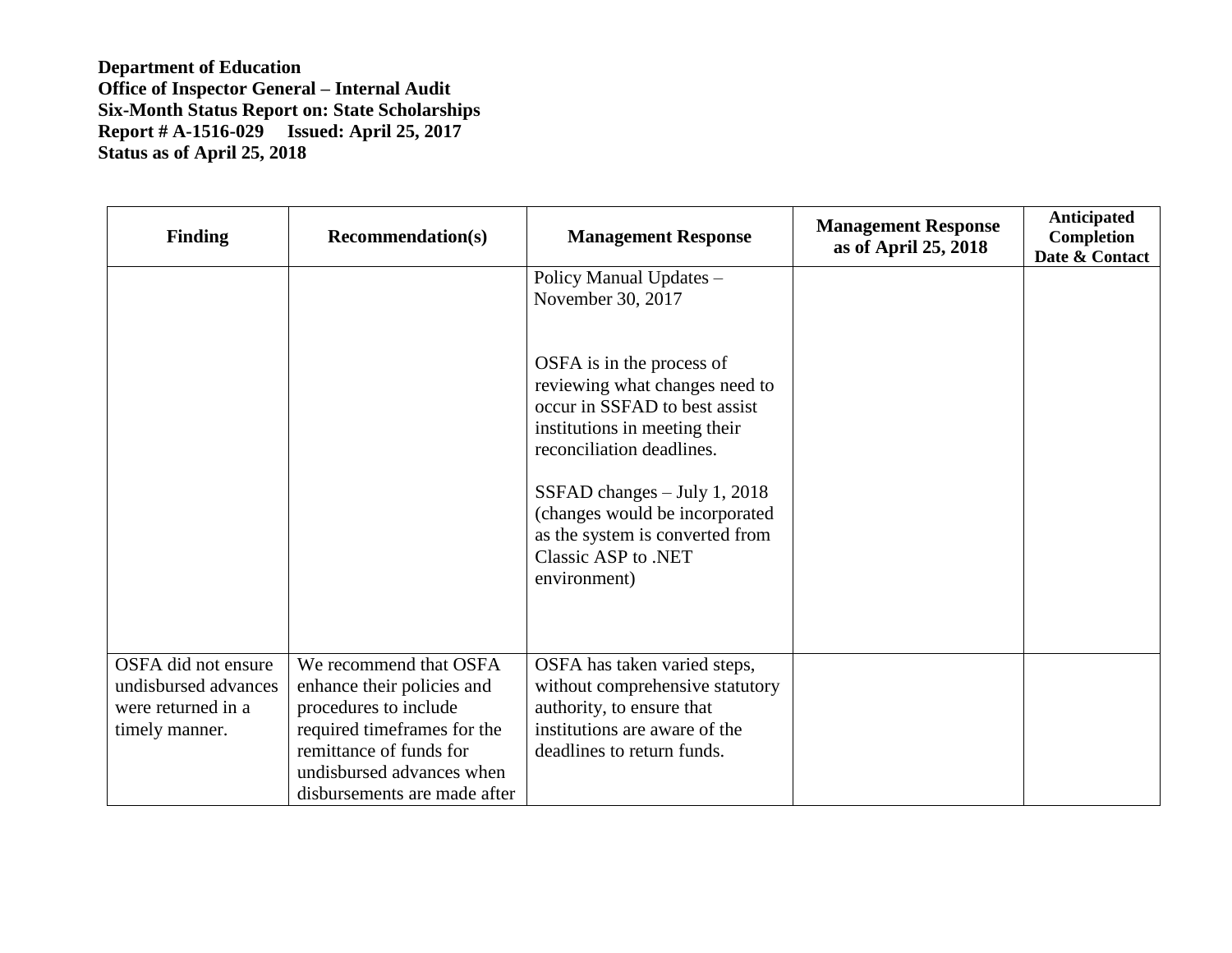| <b>Finding</b> | <b>Recommendation(s)</b>        | <b>Management Response</b>        | <b>Management Response</b><br>as of April 25, 2018 | Anticipated<br>Completion<br>Date & Contact |
|----------------|---------------------------------|-----------------------------------|----------------------------------------------------|---------------------------------------------|
|                | the drop and add period. We     | OSFA will pursue administrative   |                                                    |                                             |
|                | additionally recommend          | process changes to include        |                                                    |                                             |
|                | OSFA utilize its statutory      | system changes as well as         |                                                    |                                             |
|                | authority to withhold           | additional internal staff         |                                                    |                                             |
|                | payment if an institution fails | procedures that will both         |                                                    |                                             |
|                | to make refunds in a timely     | enhance current processes and     |                                                    |                                             |
|                | manner.                         | add processes not previously      |                                                    |                                             |
|                |                                 | developed. OSFA will also seek    |                                                    |                                             |
|                |                                 | statutory authority, as best      |                                                    |                                             |
|                |                                 | determined by DOE Senior          |                                                    |                                             |
|                |                                 | Management and OSFA staff,        |                                                    |                                             |
|                |                                 | which will target the institution |                                                    |                                             |
|                |                                 | and not harm the student.         |                                                    |                                             |
|                |                                 | <b>Anticipated completion</b>     |                                                    |                                             |
|                |                                 | $4/1/2018$ :                      |                                                    |                                             |
|                |                                 | <b>Levis Hughes</b>               |                                                    |                                             |
|                |                                 | Status as of April 25, 2018       |                                                    |                                             |
|                |                                 | Presented at the May 2017         |                                                    |                                             |
|                |                                 | <b>FASFAA Conference and</b>      |                                                    |                                             |
|                |                                 | discussed reporting deadlines,    |                                                    |                                             |
|                |                                 | purpose of courtesy reminders,    |                                                    |                                             |
|                |                                 | new consequences for failing to   |                                                    |                                             |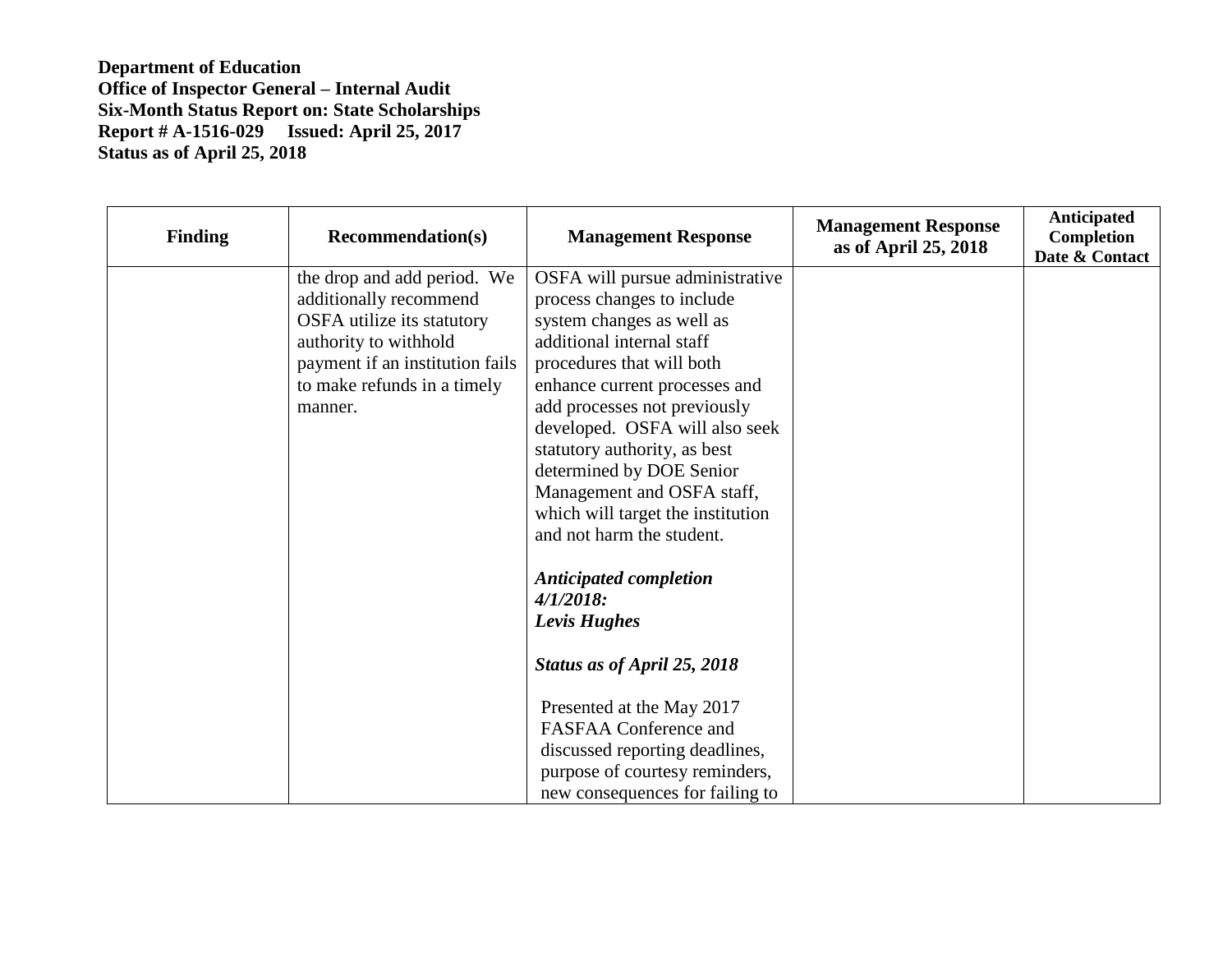| <b>Finding</b> | <b>Recommendation(s)</b> | <b>Management Response</b>                                                                                                                                                                          | <b>Management Response</b><br>as of April 25, 2018 | Anticipated<br>Completion<br>Date & Contact |
|----------------|--------------------------|-----------------------------------------------------------------------------------------------------------------------------------------------------------------------------------------------------|----------------------------------------------------|---------------------------------------------|
|                |                          | make deadlines, and reviewed<br>the reconciliation process.                                                                                                                                         |                                                    |                                             |
|                |                          | Completed                                                                                                                                                                                           |                                                    |                                             |
|                |                          | Put a new trigger letter into<br>production that will be sent out<br>to institutions 10 days prior to<br>their 30 day deadline to send in<br>funds related to drop/withdrawn<br>hours.<br>Completed |                                                    |                                             |
|                |                          | In memos (FRAG, ABLE,<br>FSAG), institutions were<br>reminded of their deadlines to<br>return funds.<br>Completed                                                                                   |                                                    |                                             |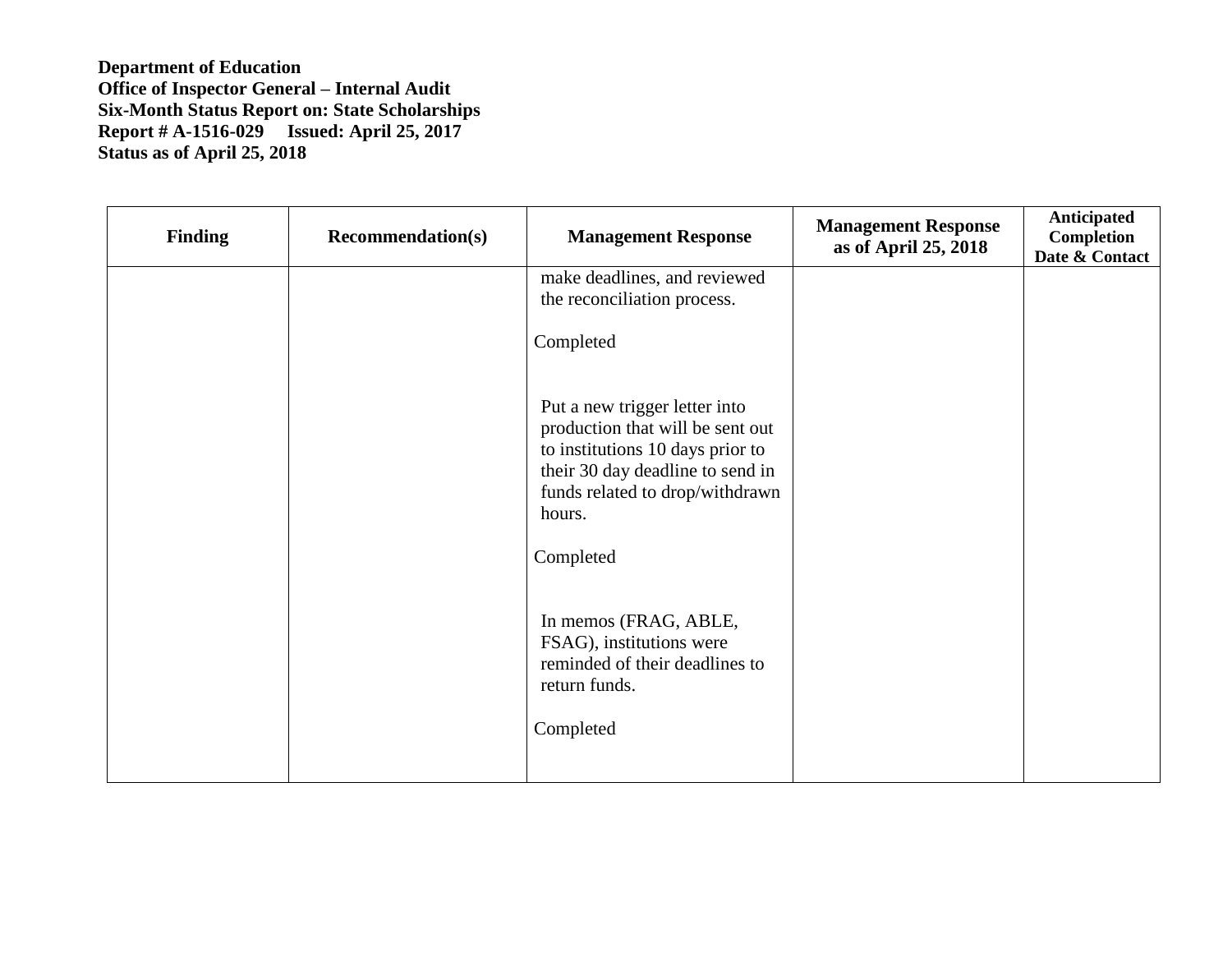| <b>Finding</b> | <b>Recommendation(s)</b> | <b>Management Response</b>                                                                                                                                                                                           | <b>Management Response</b><br>as of April 25, 2018 | Anticipated<br>Completion<br>Date & Contact |
|----------------|--------------------------|----------------------------------------------------------------------------------------------------------------------------------------------------------------------------------------------------------------------|----------------------------------------------------|---------------------------------------------|
|                |                          | In memos (FRAG), for<br>administration of 2017-18<br>funds, inserted language about<br>providing future funds on a<br>reimbursement basis if failed to<br>return funds within their 60 day<br>deadline.<br>Completed |                                                    |                                             |
|                |                          | Drafted proposed statutory<br>language changes outlining<br>consequences for failing to<br>return funds timely.                                                                                                      |                                                    |                                             |
|                |                          | OSFA is in the process of<br>updating the State Scholarship<br>& Grant Programs Policy<br>Manual.                                                                                                                    |                                                    |                                             |
|                |                          | In process. April, 2018<br>OSFA is in the process of<br>reviewing what changes need to                                                                                                                               |                                                    |                                             |